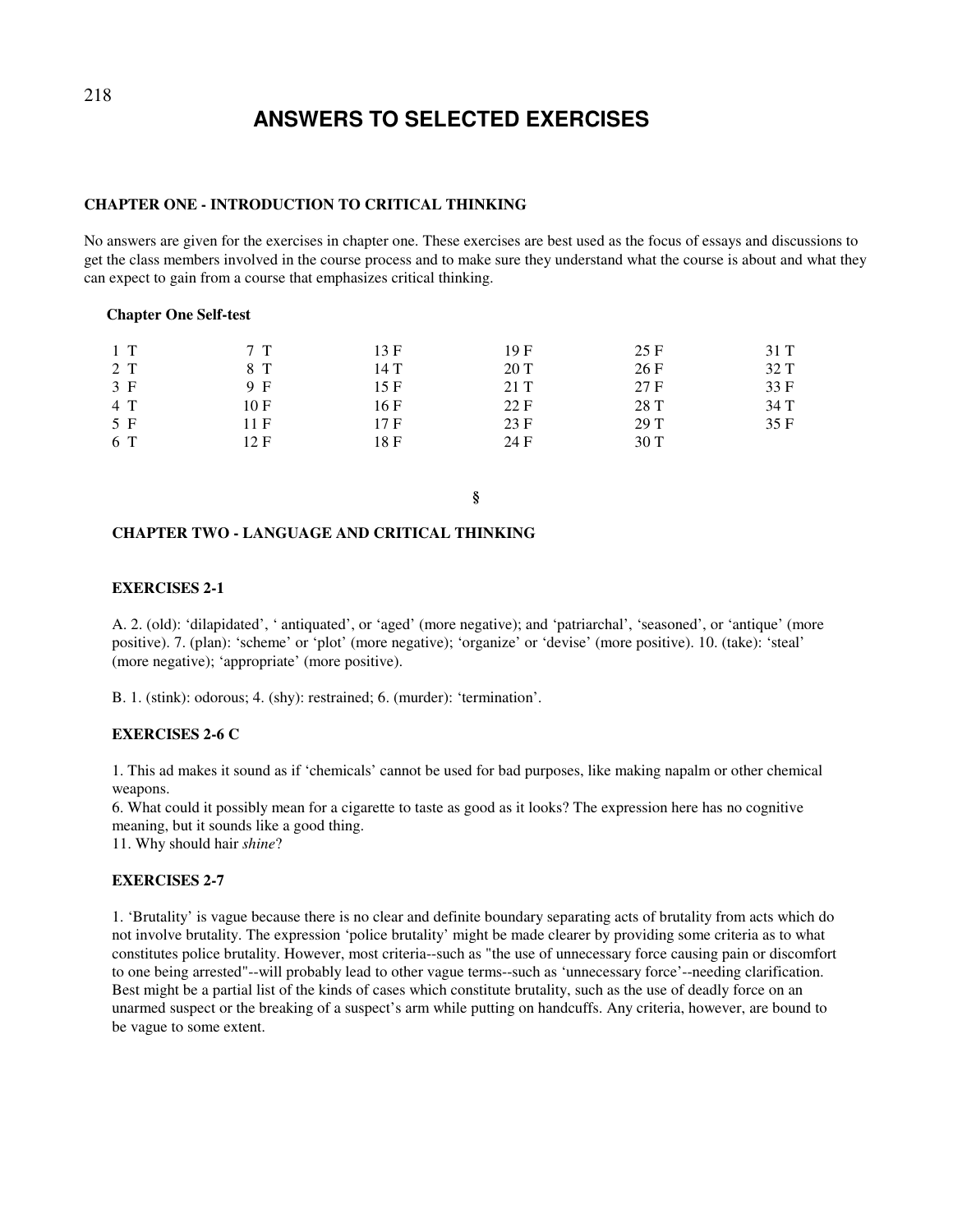4. This kind of claim is frequently made by government officials. 'Near future' is the kind of expression which could be replaced with a more specific one, such as one which gives a date or range of dates (e.g., 'by next December 1st' or 'between next June and next October').

#### **EXERCISES 2-8**

1. This is a good definition of 'cetacean'.

2. This definition is too broad. It would include in its denotation many persons who are not demagogues, namely, those with charisma who do not use their charm and powerful personality to play upon the basest fears and prejudices of people, which is what a demagogue does.

3. On one level, this definition may be good, namely, on the level of the novel: if the definition fits the character giving it, then the definition is a good one. However, as a definition considered in and of itself, this one is too narrow. It excludes from its denotation what most people would consider to be essential to free speech, namely, speech which criticized the government.

4. This definition would be both too broad and too narrow. It is too broad because it includes in its denotation people who drink two or more beers a day and are not alcoholics (such as sumo wrestlers). It is too narrow because it excludes from its definition those who drink other kinds of alcoholic beverages besides beer but are alcoholics. It also excludes those who are alcoholics and who drink no alcohol!

5. This definition is packed with theoretical assumptions and implications. It excludes human fetuses and comatose humans from its denotation. This may be acceptable to some people, but it is a consequence of the definition which might lead others to reject it.

6. This is a common, but greatly flawed definition of 'spirit'. It is too vague because it tells us what a spirit is NOT rather than what a spirit is.

7. Many students will find this definition obscure. A careful examination of it, however, reveals that it is a humorous way of saying that the word 'depression' has such great negative emotive content that economists and politicians would rather use a milder word, 'recession.' (By the way, Galbraith is aware that economists give technical definitions of the two terms and consider a recession and a depression to be distinct.)

9. This definition of 'aggression' is too narrow; it excludes *verbal* attacks, for example.

18. This definition is too vague. What is *a reasonable man in present-day Western society*?

# **EXERCISE 2-9**

1. stated as a fact and is a strong claim.

2. stated as a fact and is a very strong claim

- 4. stated as a fact and is a very strong claim.
- 5. stated as a fact and is a very strong claim.
- 6. stated as an opinion and is a strong claim.
- 7. stated as a fact and is a very strong claim.
- 9. stated as a fact and is a very strong claim.
- 11. stated as an opinion and is a strong claim
- 15. stated as an opinion is a weak claim

16. stated as facts and stated weakly. (Don't be misled by the use of *will*, which seems to indicate a strong claim. The weasel words *as much as* make the claim a weak one.)

17.stated as an opinion and is a weak claim

21. stated as a fact and stated very strongly

25. stated as an opinion and stated weakly

30. stated as a fact and stated very strongly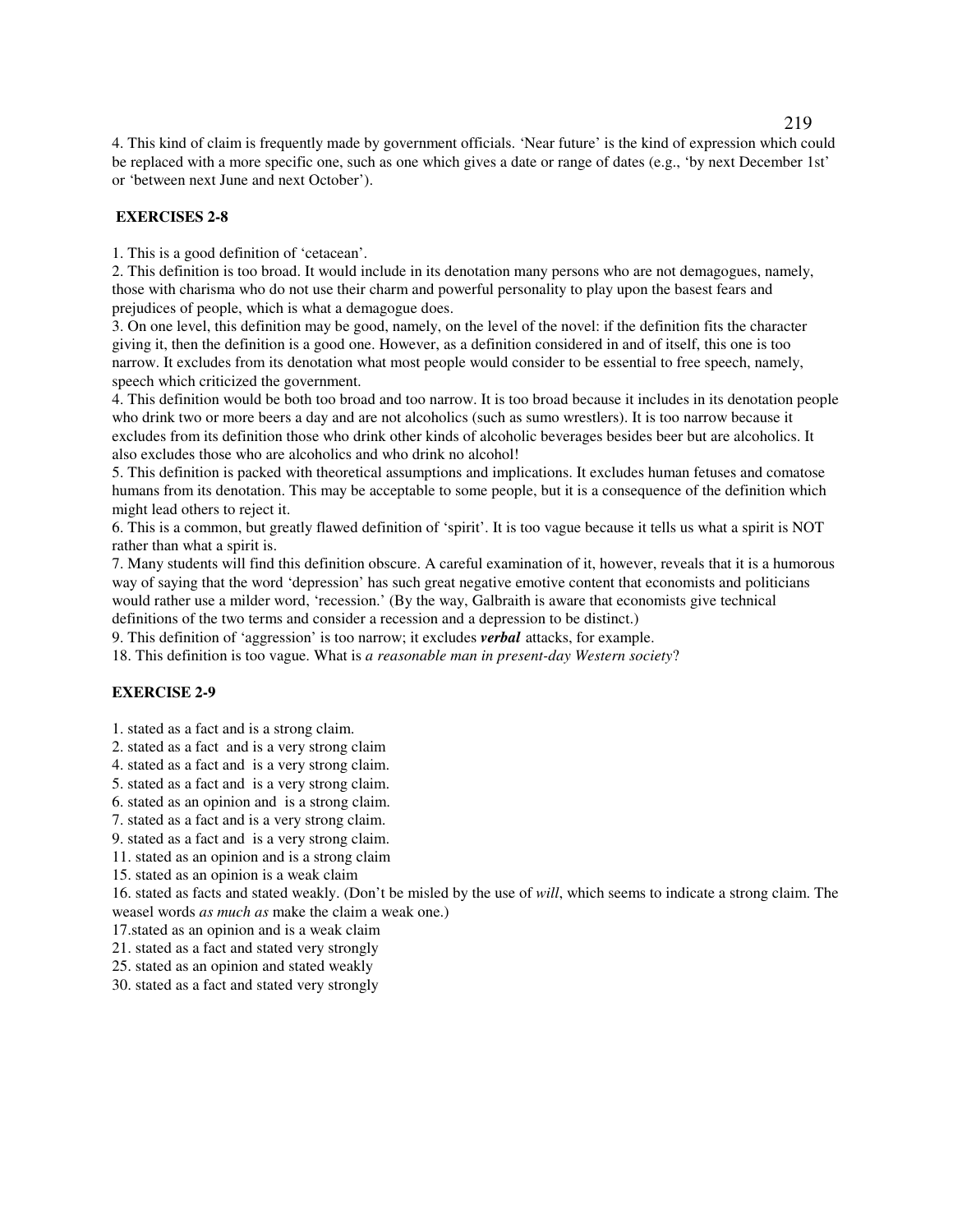# 220 **EXERCISE 2-10**

| 1.F  | 9. T  | 17. T | 25. T | 33. F | 41. T |
|------|-------|-------|-------|-------|-------|
| 2.F  | 10. T | 18. T | 26. T | 34. T | 42. F |
| 3. T | 11. T | 19. F | 27. T | 35. T | 43. F |
| 4. T | 12. T | 20. T | 28. T | 36. T | 44. T |
| 5. F | 13. T | 21.F  | 29. F | 37. T | 45. T |
| 6. F | 14. T | 22. T | 30. T | 38. T |       |
| 7. T | 15. T | 23.F  | 31. T | 39. T |       |
| 8. T | 16. T | 24. T | 32. F | 40. F |       |

§

#### **CHAPTER THREE - SOURCES**

#### **EXERCISES 3-1**

1. What president hasn't made such claims? Such claims are about as trustworthy as long range weather forecasts. The subject matter is very controversial, very complex, and what is being predicted is on shaky grounds. Most presidents are not economists (so this source is probably not an expert), but even if an economist made this prediction, it would be wise to take it with a grain of salt (i.e., suspend judgment). Note that these weakly stated empirical evaluations are couched in vague language: 'as much as' leaves room for everything from 0 to the percentages stated. Furthermore, no deadline is stated. When are these effects on inflation and unemployment supposed to be felt? Finally, the likelihood of being able to show that any change in inflation or unemployment was caused by the president's policies is slim, indeed. The claims are practically meaningless.

3. expert; biology is a non-controversial field (experts agree on fundamental facts and methodologies); she is stating her opinion and it is a weak one, a statement of *mere possibility,* so I would accept it based upon the general knowledge that environmental pollution is a common problem in our society; it seems reasonable to believe that the state of California requires that its biologists have the proper degrees and credentials; to know more about this particular state biologist's reliability I would need to know her reputation in the field.

6. No special expertise is needed for this claim. If the newspaper is reliable, there would normally be no reason to doubt this claims which are put forth as facts. (Note: there are 2 facts claimed here: (1) that there were 3 stabbings; and (2) that inmates stabbed inmates. Either of the claims could be inaccurate, of course; and, barring any special need to believe one way or the other on this issue, it might be wise to suspend judgment until there is further corroboration from other reports; if the story has a byline you can tell who authored it and you would need to know that writer's track record on accuracy to determine his or her reliability; otherwise, you must consider only the reputation and track record of the newspaper itself.

8. non-expert; stated as a fact and stated strongly; his claim is credible (it is, unfortunately within the realm of possibility that our government would do such a thing) but I would suspend judgment on it because the source should be considered unreliable due to the strong possibility that it is propaganda; I would not concern myself with this source any further but would seek out more objective parties for further information.

11. expert; controversial field; his claim is stated as a fact but it is a metaphysical claim; thus, even after determining the reputation of this philosopher, I should study other equally reputable philosophers with different views on the subject before making up my mind on this issue.

13. non-expert. It seems to me that Mr. Coleman ought to seek other means of employment if he thinks comets are causing teenage suicides and airplane crashes. Mr. Coleman's opinions about the connection between Halley's comet and teenage suicides and airline crashes are incredible and ought to be rejected. He may be an expert on suicide prevention, but his claims are well outside of that field. These tragic events also coincide with the fall from first to last place of the Chicago Cubs and with Ronald Reagan's term of office (and with many other things as well). I would not concern myself further with this source on astrological or paranormal matters.

15. you are told the source is an expert; the field of economics is controversial; the claim is clearly this person's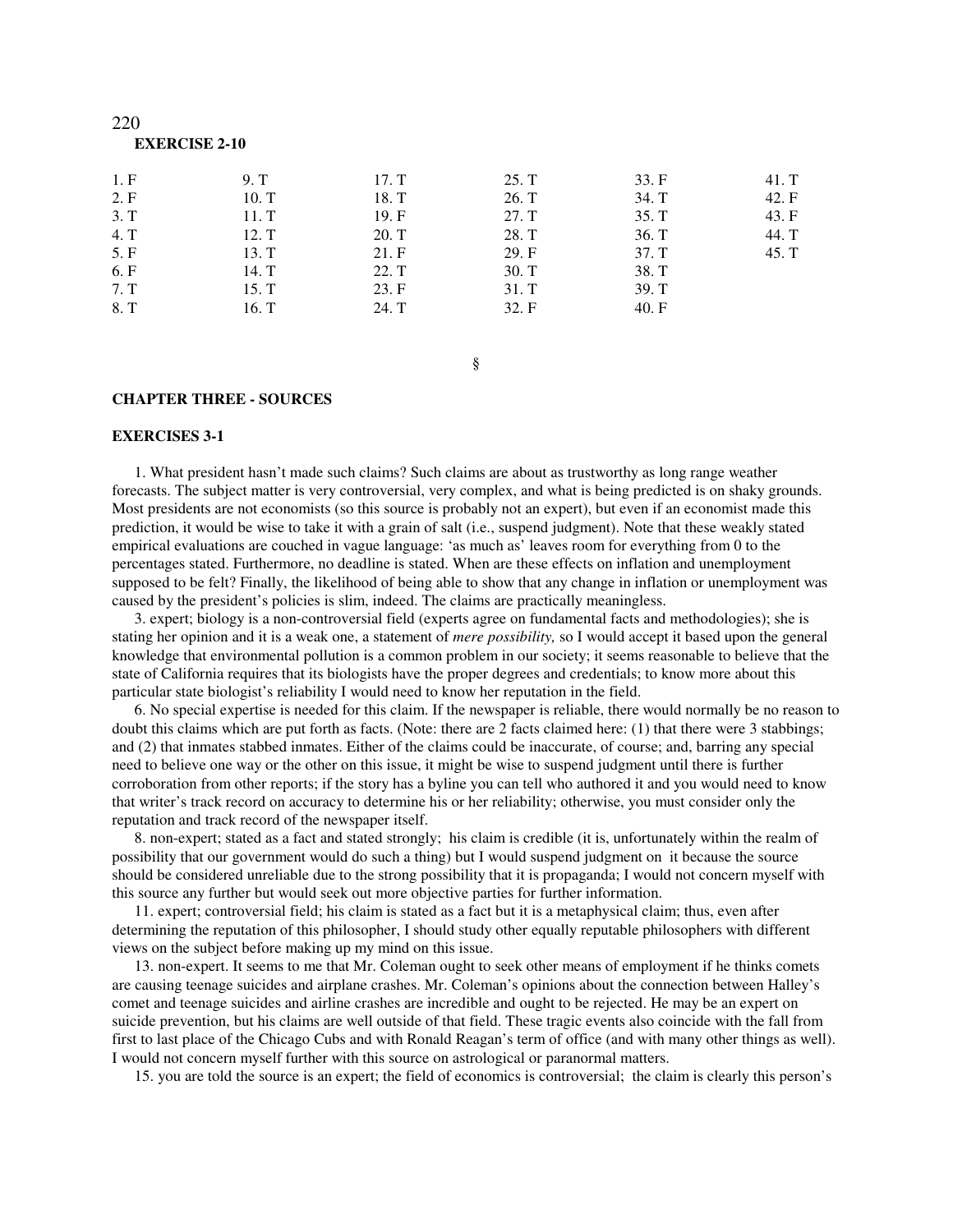opinion stated as a fact, but it is stated weakly (note the weasel words "as much as"). The expert is saying that interest rates will not drop by more than ten percent in the next six months--a pretty safe claim under most conditions. I would say that if one has no knowledge of interest rates that one should suspend judgment on the claim. But anyone knowing the history of interest rates in recent years would know that the expert is asserting something about as extraordinary as claiming that the average price of a new home will not drop by more 10 % next month. That would be a very weak claim, indeed. One shouldn't reject it. To suspend judgment seems unnecessary. A knowledgeable person would not ask for proof of such a claim and would accept it because it is a pretty safe bet. To determine this person's reliability, one would have to establish that he or she is really a qualified economist. One would also want to know his or her track record in the area of predications about interest rates and other related matters.

19. Most likely a non-expert (journalist) is reporting on the claims of experts (the doctors and scientists). Both the non-expert and the experts are putting forth their claims as facts. Medicine is a mixed field; some areas are controversial and other areas are not. There would normally be no reason to doubt the report that the doctors made the claim they are said to have made about the over-use of antibiotics. The fact that the doctors issued statements in several cities around the world indicates their belief in the urgency of the message. But should one believe--solely on the basis of this report--that antibiotics are being overused throughout the world, and because of this are losing their disease-fighting power? Having no reason to doubt their claim and having some experience with antibiotics becoming ineffective because of extended use, I would accept the claim as probably true. If you have no knowledge of antibiotics, you should suspend judgment until you learn a little more. You would not likely be able to determine the reliability of each of these expert sources. See the answer to number 6 above for determining the reliability of the journalist.

23. Expert; controversial field; stated as a fact but the claim is a self-assessment of her evidence and is a strongly asserted opinion. One ought to suspend judgment, regardless of the reliability of the source, until one sees the evidence. There is no reason to suspect that the source here is unreliable. Her degrees, credentials, reputation should be considered, but opposing experts should also be considered.

25. Woodford is presented as an expert speaking in his field. The claim he makes about melanin and marijuana having a similar chemical structure is stated as a fact and is not likely to be in a controversial area of chemistry, since it involves only comparing the chemical structure of two substances. It would therefore be reasonable to accept it as probably true. Woodford is also an expert in drug abuse court cases. His conclusion that drug urinalysis *may* be inaccurate for dark-skinned people is equally reasonable, as it is a weakly stated empirical opinion by an expert. The reliability of a chemist would be determined by degrees, credentials, experience and reputation.

## **EXERCISE 3-3**

|     | 10T  | 20T  | 30T  | 39 F |
|-----|------|------|------|------|
| 1T  | 11F  | 21 F | 31 F | 40T  |
| 2T  | 12T  | 22T  | 32T  | 41T  |
| 3F  | 13F  | 23T  | 33 F | 42 T |
| 4T  | 14 F | 24T  | 34 T | 43 F |
| 5T  | 15T  | 25T  | 35 T | 44 T |
| 6 T | 16F  | 26 F | 36 T | 45 F |
| 7F  | 17T  | 27T  | 37 T | 46 F |
| 8 T | 18 T | 28T  | 38 T |      |
| 9 T | 19T  | 29T  |      |      |

§

## **CHAPTER FOUR - IDENTIFYING ARGUMENTS**

#### **EXERCISE 4-1**

1. This is a complete sentence which makes a statement, so it could be used as premise or a conclusion in an argument.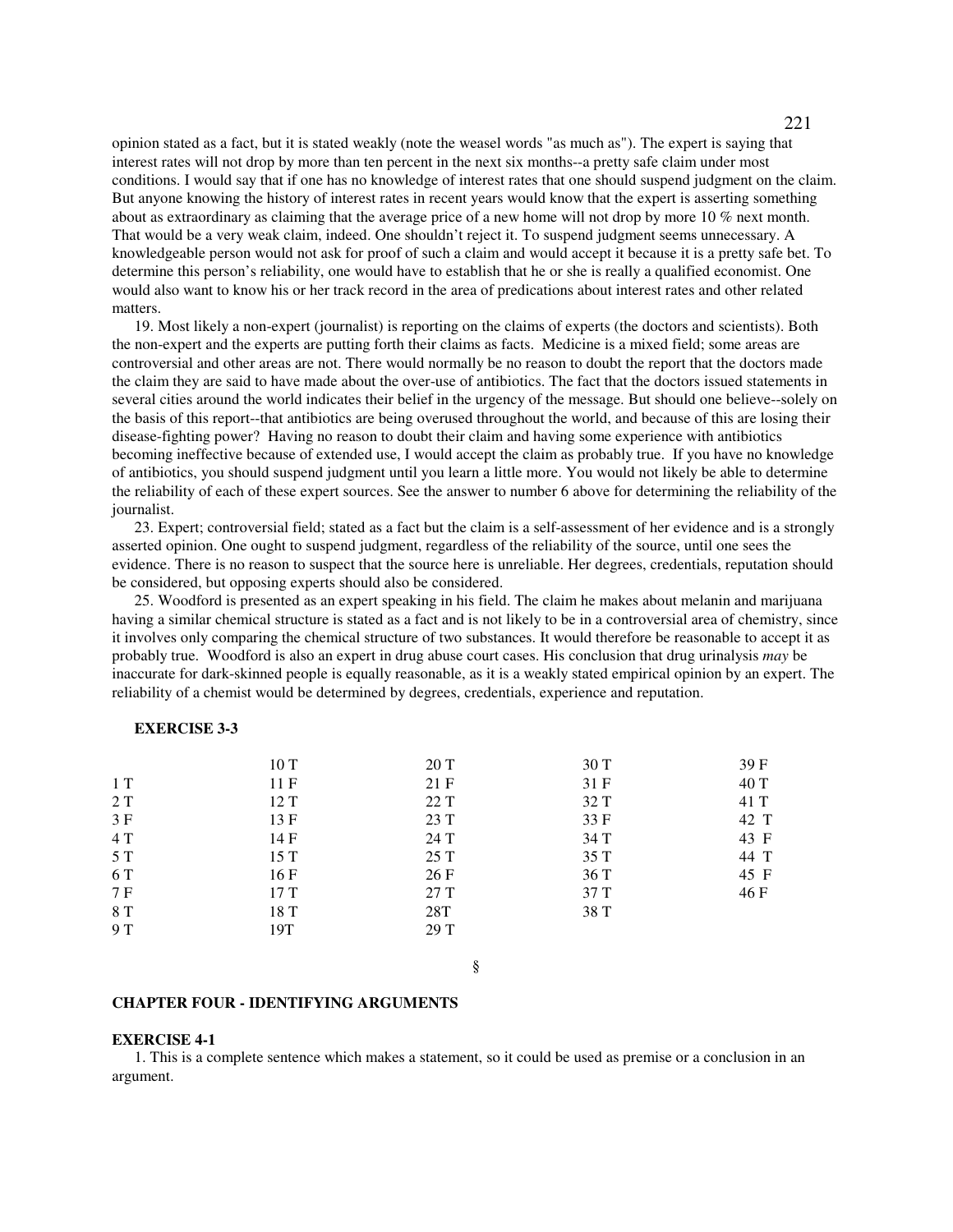5. This is a fragment of a sentence; it does not make a statement, so it could not be a premise or a conclusion in an argument.

8. This sentence makes a statement. It could be used as a premise or a conclusion.

- 12. This is a fragment of a sentence. It does not make a statement. It cannot be used as a premise or a conclusion.
- 15. This sentence makes a statement. It could be used as a premise or a conclusion.

#### **EXERCISE 4-2**

1. premise : Justice is nothing but the way the rich protect their interests. conclusion: Justice can't exist for the poor. premise indicator : because

5. premise : Size is irrelevant to intelligence. conclusion : You are wrong in stating that women must be less intelligent than men. premise indicator : because conclusion indicator : it is necessarily the case that

10. premise: He died before his twentieth birthday. conclusion: King Tutankhamen was not a great king. premise indicator: because

14. premises: Astronomy was born of superstition; eloquence of ambition, hatred, falsehood and flattery; geometry of avarie conclusion: The arts and sciences owe their birth to our vices. conclusion indicator: Thus

### **EXERCISE 4-3**

There are several correct formulations for each of these.

1. Since immorality has to stop somewhere and because decent people have to start standing up for their rights, nude bathing should not be allowed.

6. There is nothing in the Bible which forbids slavery. The Bible is the word of God. Therefore, slavery was ordained by God.

#### **EXERCISE 4-4**

1. premise : "Such a law would allow government to substitute its laws for our freedom to make individual decisions."

premise : "It didn't work with liquor prohibition"

premise : "it won't work with smoking prohibitions."

conclusion : "There should be no law which regulates when and where an individual may smoke."

6. premise : "My first four husbands were insecure babies" conclusion : "Men are all insecure babies"

9. premise "As Superintendent of Schools, you have a vested interest in the funding bill before this legislative committee."

conclusion: "Your arguments for increased funding of the public school system may be justifiably ignored."

12. premise: No one ever did anything he or she did not want to do. conclusion: If Smith robbed that bank, then he wanted to do it.

15. premises: If fatalism is true, then everything that happens has to happen. If no one can change what must happen, then there is no sense in worrying about what happens, whether it is good or bad.

conclusion: Fatalism should take away our worries.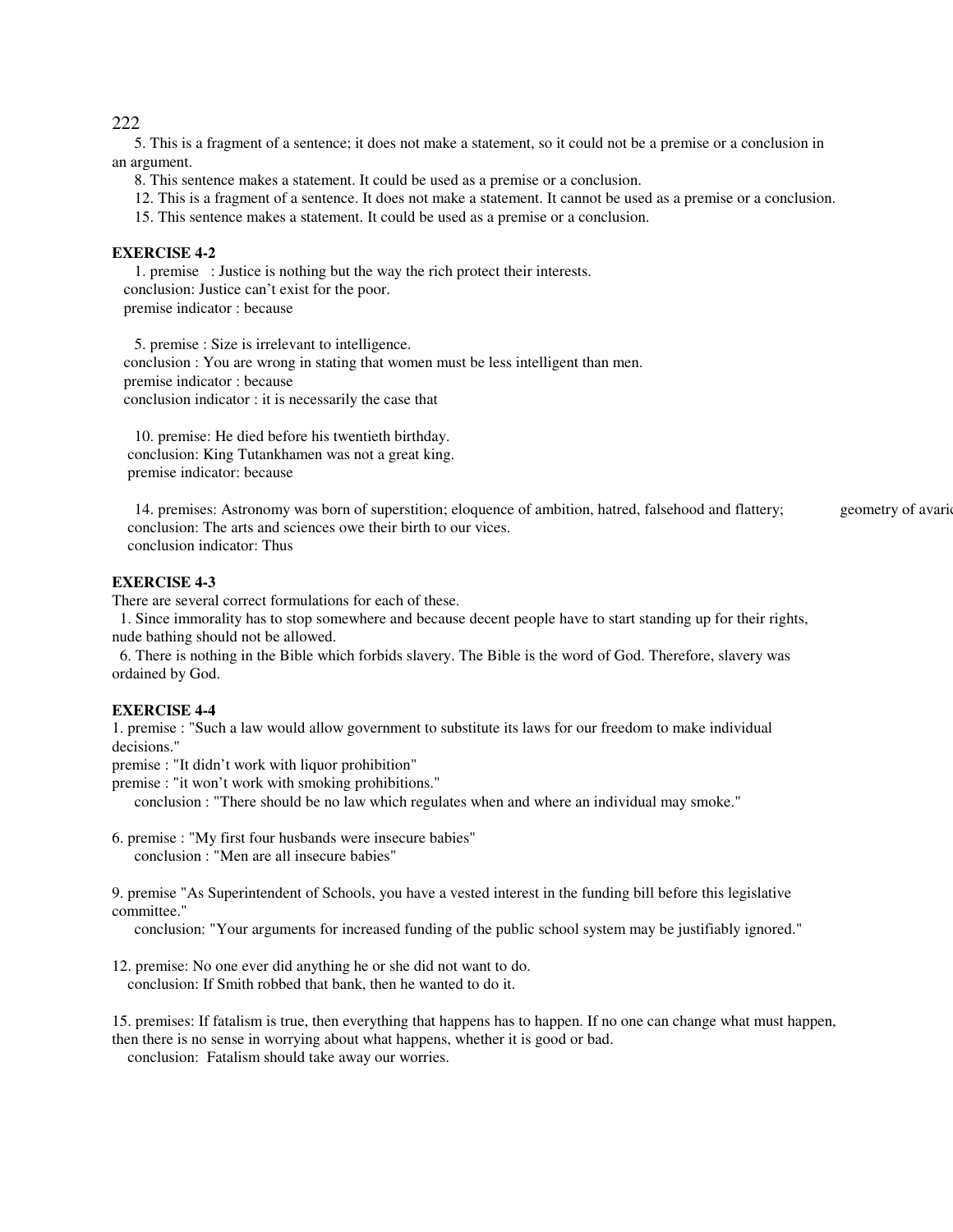#### **EXERCISE 4-5 A**

1. premise : It might lead to psychosomatic illness or it might result in anti-social behavior" conclusion : "Holding in one's feelings in not healthy" premise indicator : "since"

7. premise : "Either it will rain or it will snow." premise : "It will not snow." conclusion : "it will rain." conclusion indicator : "Therefore"

11. premises: If the President is telling the truth then the Russians will not invade Poland. The Russians will invade Poland. conclusion: The President is lying. conclusion indicator: So

12. premises: Either the Germans not will quit the United Nations or the moon will turn to green cheese. The moon will not turn to green cheese.

conclusion: The Germans will not quit the United Nations. conclusion indicator: it follows that

## **EXERCISE 4-5 B**

1. The conclusion of this argument is 'There must be simple substances.' 'Because' and 'for' are indicators. 'There are composites' and 'a composite is nothing else than a collection or aggregate of simple substances' are premises.

2. This is not an argument.

3. This is not an argument; it is a conditional statement.

4. This is not an argument.

8. The conclusion of this argument is 'memory should not be trusted as the sole judge of the truth of any claim.' The premise is 'memory is fallible and memory sometimes is constituted by later acts.' 'Since' is a premise indicator.

13. The premise of this argument is 'She did well on the exam.' The word 'so' is a conclusion indicator. The conclusion is 'she will graduate.'

16. This is a question. It is neither an argument, nor an explanation.

19. The conclusion of this argument is '[W]e ought mutually to tolerate one another.' 'Because' is a premise indicator. 'We are all weak, irrational, and subject to change and error' is a premise.

21. This is not an argument; it is a conditional statement.

25. This is not an argument.

27. The conclusion of this argument is 'there must be life on Mars.' 'Since' is a premise indicator. The premise is 'nobody has been able to prove there isn't life there.'

#### **EXERCISE 4-7**

In the answers to this set of exercises, premise indicators are *italicized*, conclusion indicators are **boldfaced**.

1. "*Since* [1][beauty] is no creature of our reason...[and] *since* [2]it strikes us without reference to use...**we must conclude that** [3] beauty is, for the greater part, some quality in bodies acting mechanically upon the human mind by the intervention of the senses."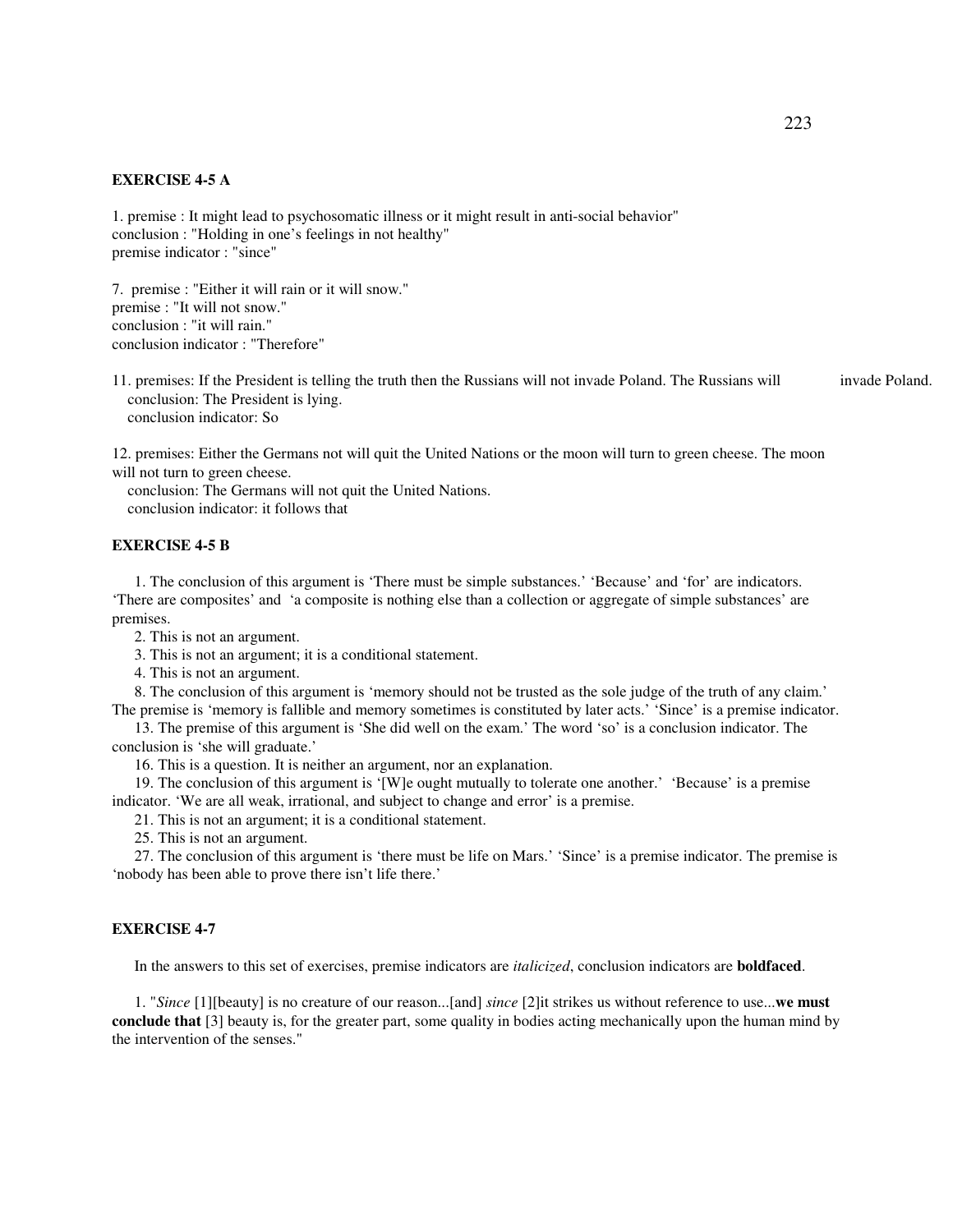# 224 6. This is not an argument.

7. [1]Women are directly fitted for acting as the nurses and teachers of our early childhood *by the fact that* [2]they are themselves childish, frivolous and short-sighted;[3]in a word, they are big children all their life long....

| 2           | 3 |
|-------------|---|
| <b>No.7</b> |   |
|             |   |

12. [1]No educated man stating plainly the elementary notions that every educated man holds about the matters that principally concern government could be elected to office in a democratic state, save perhaps by a miracle. [2]His frankness would arouse fear, and those fears would run against him;[3]it is his business to arouse fears that will run in favor of him.

19.[1]I just don't see why multicultural education is so popular or why people think it is value-free. [2]Multicultural education is not value-free, despite what its proponents say. [3]It teaches children to respect and accept the evil values and practices of other cultures such as genital mutilation of young girls in Africa and handing out death sentences for blasphemy in Iran.



|   | 1             |  |
|---|---------------|--|
| 2 | 3             |  |
|   | <b>No. 23</b> |  |
|   |               |  |

#### 23. [1]Restitution, rather than

imprisonment should be required in those cases where property damage is the issue; *for*, [2]sending a person to prison ought to be avoided whenever possible and [3]the victim of a property crime is likely to be much more satisfied with our criminal justice system if he or she is repaid. [4]If a criminal goes to prison, he is not going to be able to make restitution. {Note that this argument assumes that the victim of property crime is due some sort of satisfaction.}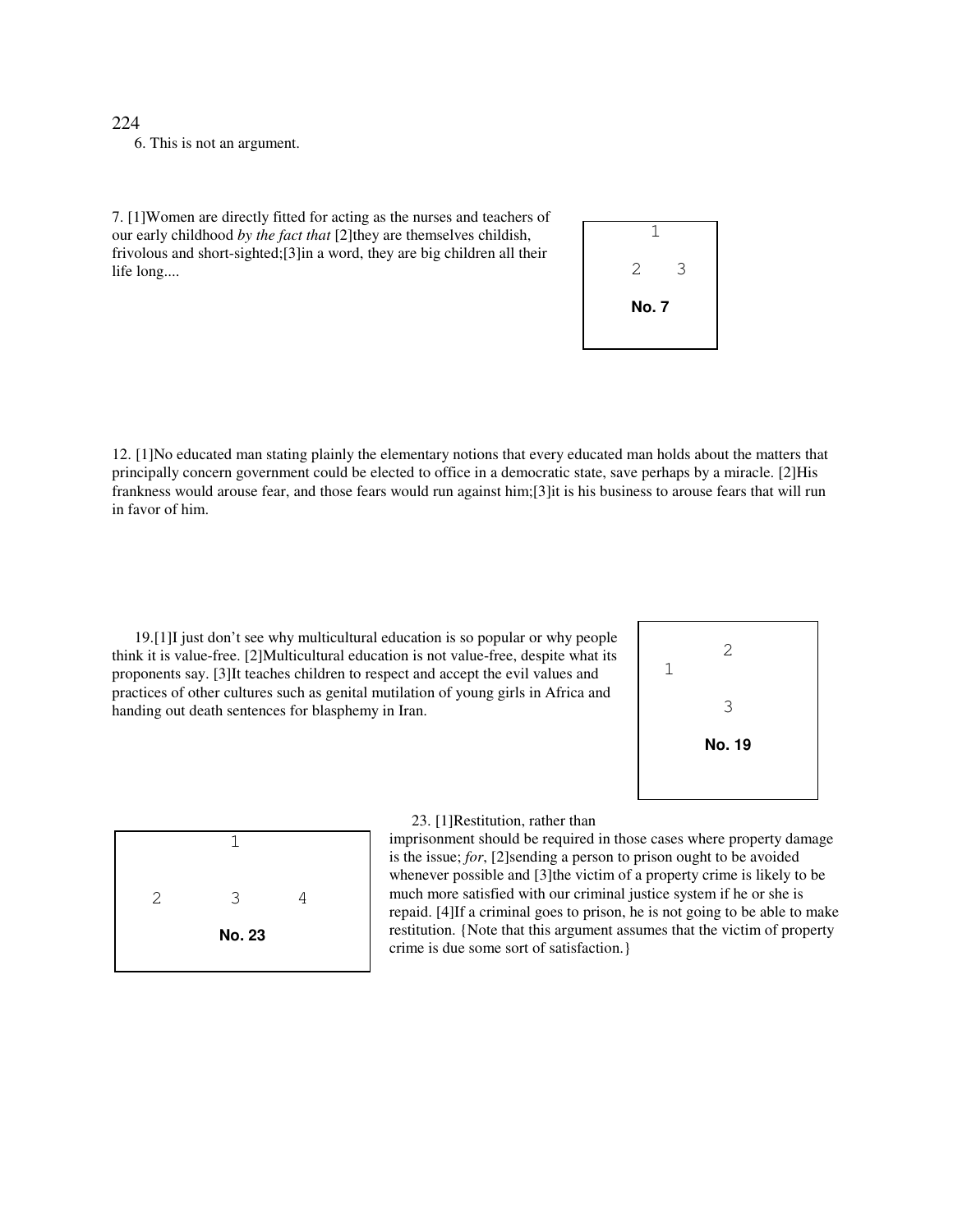28. This is not an argument.

## **EXERCISE 4-8**

1.1= a;  $1.2 = a$ ;  $1.3 = c$ ;  $1.4 = c$ ;  $1.5 = b$ ;

5

3 4 6

**No. 4**

1

2

1.6 = c ('therefore' is a conclusion indicator; 'since' is a premise indicator). Note: Statements 3 and 4 are identical. Thus, here the same statement is used as both a premise and a conclusion.

2.1 = d; 2.2 = b; 2.3 = a 2.4 = a ('for'). Note: Statement 1 is neither a premise nor a conclusion, so it is not diagrammed as being linked to statements 2 and 3.

| 4.1 c (statement 2 supports 1 and 1 supports 3);                                   | $4.2 = a$ ; $4.3 = c$ |  |
|------------------------------------------------------------------------------------|-----------------------|--|
| (statement 3 is supported by statement 1 and supports statement 5); $4.4$          |                       |  |
| $= a$ ; $4.5 = b$ (this is the main conclusion); $4.6 = a$ ; $4.7 = c$ ('for' is a |                       |  |
| premise indicator; 'so' is a conclusion indicator)                                 |                       |  |



5.1= d; 5.2= a;  $5.3 = b$ ;  $5.4 = b$  ('therefore') Note: This argument has an unstated premise (UP): "There is disagreement about the Truth in the Holy Book."

|   | 5            |                |  |
|---|--------------|----------------|--|
|   | $3 = 4$      |                |  |
| 1 |              | $\overline{2}$ |  |
|   | <b>No. 1</b> |                |  |

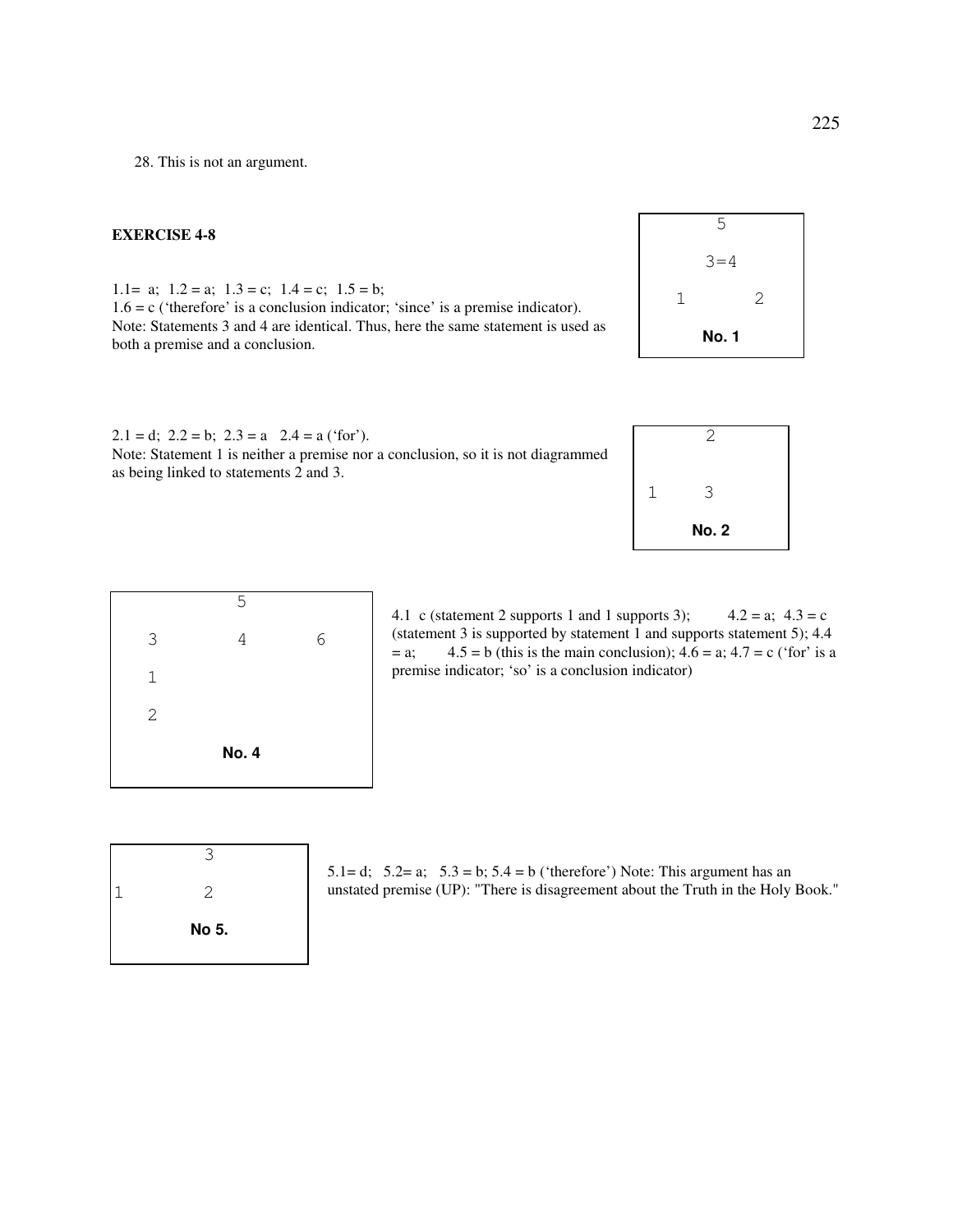11. There are two arguments in this passage. Argument 1 consists of statements 1,2 and 3.  $11.1 = a$ ;  $11.2 = a$ ;  $11.3 = b$ ;





Argument 2 consists of statements 4,5 and 6.  $11.4 = b$ ;  $11.5 =$ a;  $11.6 = a$ ;  $11.7 = c$  (`thus' is a conclusion indicator; 'since' is a premise indicator)

12.1 d;  $12.2 = b$ ;  $12.3 = a$ ;  $12.4 = c$ ;12.5 = a;12.6 = c;12.7 = a;  $12.8 = a$  (`for').

Note that statement 1 is background information necessary for understanding the meaning of statement 2.

15. There are two arguments in this passage. Argument 1 consists of statements 1,2 and 3.

 $15.1 = b$ ;  $15.2 = a$ ;  $15.3 = a$ ;

Argument 2 consists of statements 4,5 and 6.  $15.4 = b$ ;  $15.5 = a$ ;  $15.6 = a$ ;  $15.7 = a$  (both arguments use 'for')

#### **EXERCISE 4-9**

| っ | 3 | 5             |  |
|---|---|---------------|--|
|   |   | <b>No. 15</b> |  |

| 1 true  | 8 true   | 15 true  | 22 false | 29 true    |
|---------|----------|----------|----------|------------|
| 2 false | 9 true   | 16 true  | 23 true  | $30.$ true |
| 3 true  | 10 false | 17 true  | 24 true  | $31.$ true |
| 4 true  | 11 true  | 18 true  | 25 false | $32.$ true |
| 5 false | 12 true  | 19 true  | 26 false | 33. true   |
| 6 false | 13 false | 20 false | 27 true  | 34. true   |
| 7 true  | 14 true  | 21 true  | 28 false | $35.$ true |

### **CHAPTER FIVE - EVALUATING ARGUMENTS**

# **EXERCISE 5-1 A**

- 1. Valid by modus tollens.
- 3. Valid by modus ponens.

6. Invalid; affirming the consequent.

12. Invalid; denying the antecedent.

14. Valid by hypothetical syllogism.

19. Valid by disjunctive syllogism.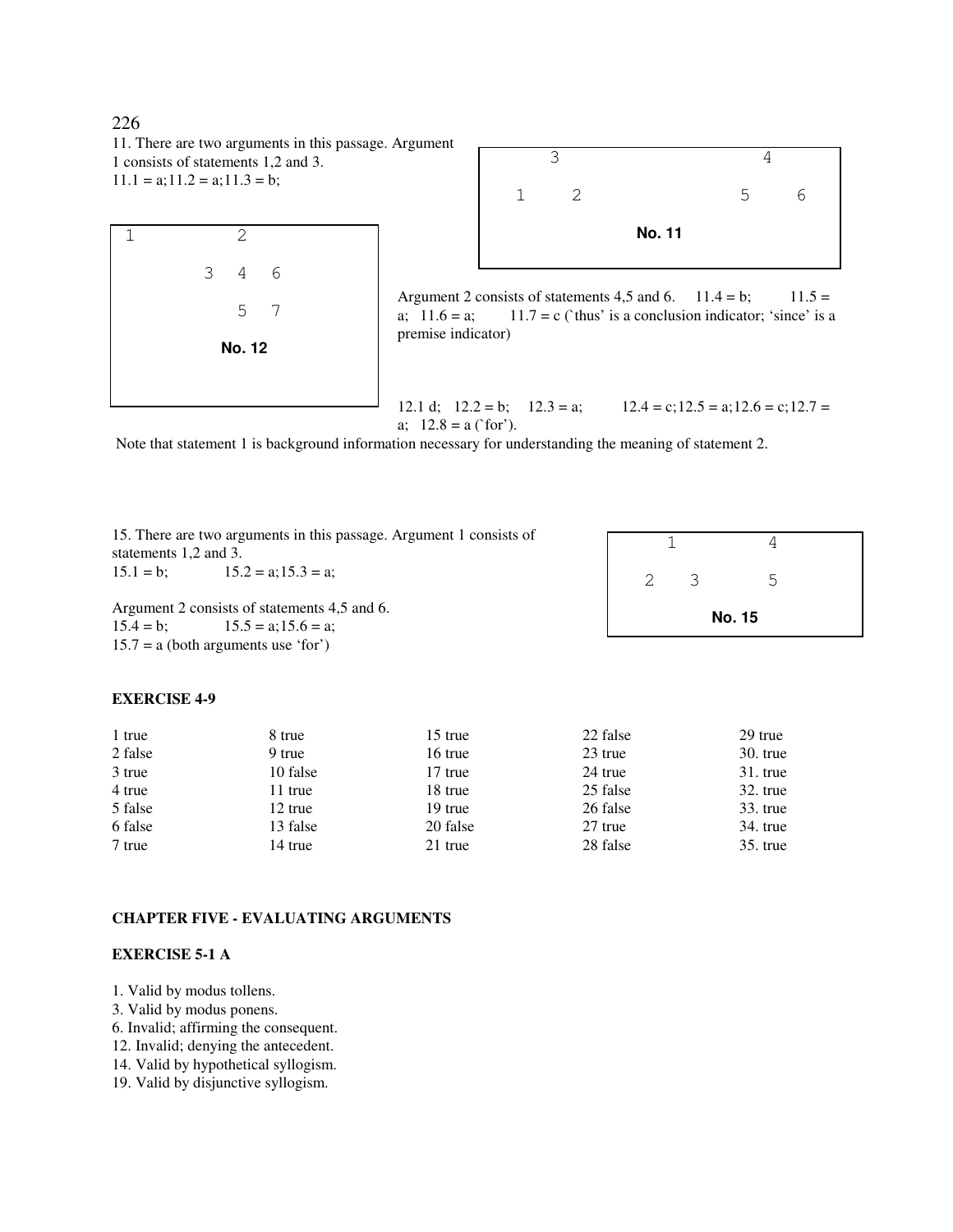# **EXERCISE 5-1 B**

1. 'He is responsible for the accident' is the implied conclusion, derived by applying modus ponens to the two stated claims.

4. The conclusion, "it's not going to rain," could be validly inferred by modus ponens, assuming as an unstated premise `If she didn't bring her umbrella then it's not going to rain.' This conclusion could also be validly inferred by disjunctive syllogism, assuming as an unstated premise `Either she brought her umbrella or it's not going to rain.' 7. `The soul must be made up of atomic particles' is the implied conclusion, derived by applying modus ponens to the two stated claims.

10. `If I buy a car, it means bye-bye education,' derived by applying hypothetical syllogism to the two stated claims.

# **EXERCISES 5-2 A**

1. ad populum and appeal to guilt

- 3. argument from ignorance
- 5. ad hominem
- 8. ad hominem
- 10. questionable assumption
- 12. appeal to vanity
- 15. poisoning the well
- 18. appeal to fear
- 20. questionable assumptions

23. This is an irrelevant comparison. The shipyard workers were exposed to large quantities of asbestos fibers in the air. The asbestos in insulation or tile is not free floating *until one tries to remove it!*

## **EXERCISE 5-2 B**

1. ad populum, poisoning the well; argument from ignorance and irrelevant appeal to authority

4. Hayakawa evades the issue by making an irrelevant comparison and an irrelevant appeal to authority.

6. ad populum

8. ad populum and appeal to authority (also, it is irrelevant to the issue to bring up what the Pentagon spends on tanks and airplanes)

11. questionable assumptions

#### **EXERCISE 5-4 A**

- 1. loaded question
- 2. false dilemma
- 5. begging the question
- 7. invalid by denying the antecedent

10. non sequitur; though, perhaps the arguer is making the questionable (and unstated) assumption that the government should pay for whatever medical services an individual can't afford on her own.

11. The truth of the stated premise depends upon its meaning. If it means that the average height of women is less that the average height of men, then the statement is true. If it means that every woman is smaller than every man, then it is false. There is an unstated premise here--that whoever is larger is stronger--and this is a questionable premise.

- 14. invalid by affirming the consequent
- 15. begging the question
- 18. begging the question

20. These premises are warranted, relevant and sufficient to support their conclusion..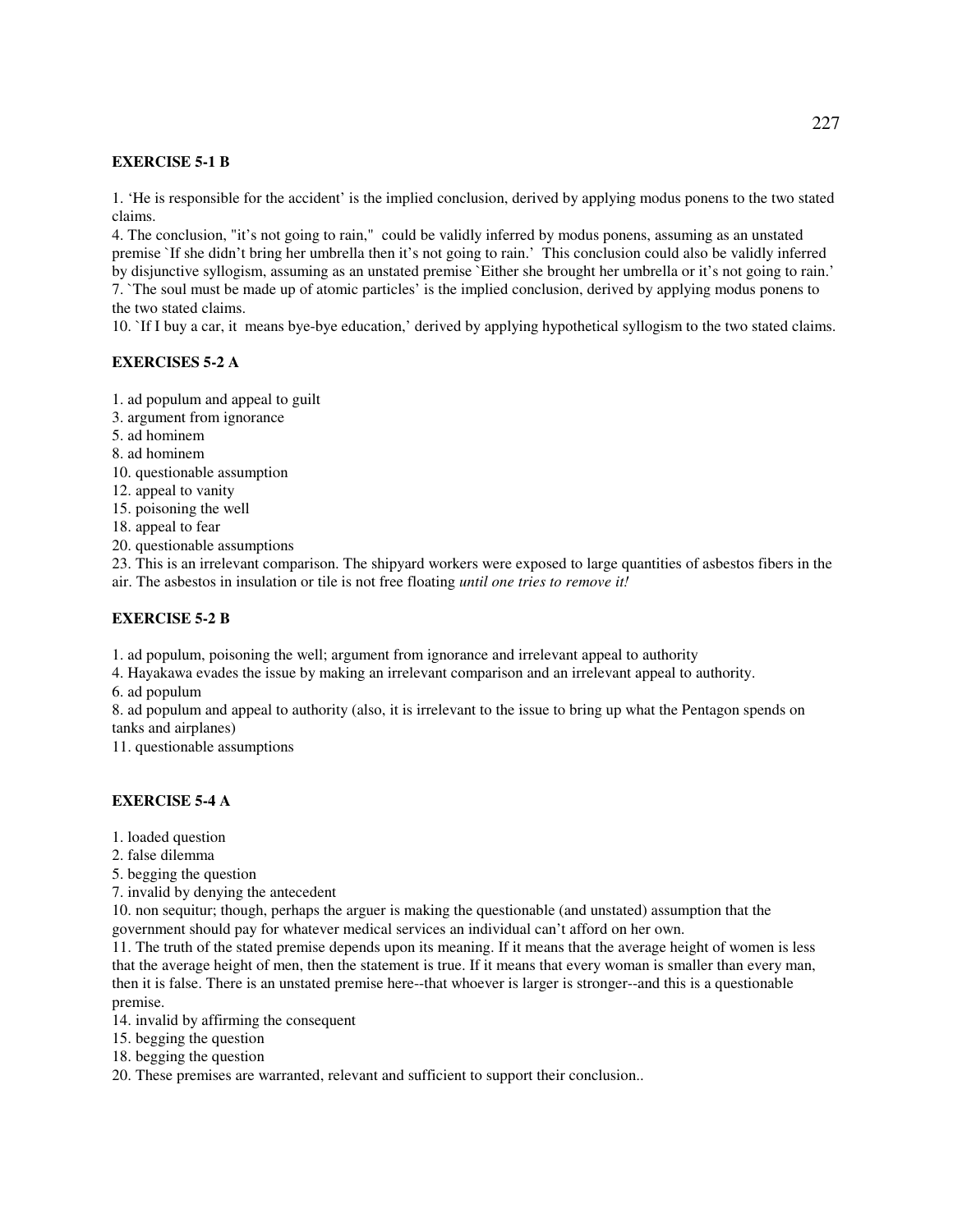21. suppressed evidence

22. false dilemma (perhaps meanings don't reside anywhere and aren't in anything. Maybe meanings are a function of the usage of words.)

23. begging the question. The arguer has assumed that this candidate is like most politicians, in addition to assuming that most politicians can't be believed.

24. appeal to authority

27. The arguer begs the question as well as poisons the well. He assumes what should be proved, viz., that abortion is murder.

28. slippery slope

#### **EXERCISE 5-4 B**

1. questionable assumption; begging the question

3. questionable assumption; hasty conclusion

4. questionable assumption (that abortion is the slaughtering of children); questinoable claims; slippery slope

5. The premise is a statement of *logical* possibility. It would be false only if it contained a self-contradiction (such as `round square' or `married bachelor'). The assumption is relevant to proving the conclusion and is sufficient as well. Thus, this is a sound argument.

8. The first premise--`either there is no afterlife or there is one'--is a tautology; it is necessarily true. The second premise --`if there is none, then it is absurd to believe in punishment after death'--follows necessarily from the tautology and its implications and is therefore also true. But the third premise--that `an all-just and all-merciful God would not punish a creature for being too weak to resist desires instilled by the Creator'--is a metaphysical claim and is questionable. It assumes that if there is a God, God is all-just and all-merciful. It assumes, in fact, the very issue that ought to be proved, viz., that God won't punish anyone. Thus, the argument begs the question.

9. poisoning the well and straw man. To argue against giving the Contras money is not to advocate communism; so the refutation distorts the view of his opponent. And the refutation tries to associate the opponent with something considered evil.

12. Good argument, though it would be better if it were clearer what is meant by *without meaning to our minds.* I take Hocking to mean that each of the alternatives is inconceivable. The premises seem true, relevant and sufficient. 14. questionable claims; slippery slope

17. The premises seem clear enough, relevant to demonstrating that the `liberals' are wrong about the rich paying their fair share of taxes, but the evidence isn't sufficient because Buckley suppresses relevant evidence. Buckley doesn't reveal either what amount or what percentage of the earned income the 3 percent account for. If those 3 percent account for 62 percent of the nation's earned income, then they're only paying half as much in taxes as they should. Or if 97 percent of the people account for 35 percent of all earned income but are paying 69 percent of all taxes, then the rich are paying a lot less than their share in taxes than the rest of us.

19. poisoning the well and straw man. The opponent distorts proponent's view and tires to associate it with evil.

# **EXERCISE 5-4 C**

1. straw man; the letter distorts Mondale's position.

3. begging the question (Brennan assumes that executing a person denies their humanity, but that is the issue he should be proving, along with the assumption that denying a person's humanity while punishing that person constitutes cruel and unusual punishment.)

5. seems like a reasonable argument to me

6. This rambling letter in support of the candidate not in office contains some warranted claims but it also makes some questionable claims (e.g., if we re-elect the president we'll either go bankrupt or have the highest tax rate in *the world* and *nobody is better off today*... Also, even if it is true that the president's opponent is sincere and honest (which might be questionable), it wouldn't be sufficient reason to vote for him or to believe that things will be any better under his administration. Finally, the concluding claim is a bit ambiguous. If the president were re-elected, his supporters would agree that the election resulted with "what's best for the United States"!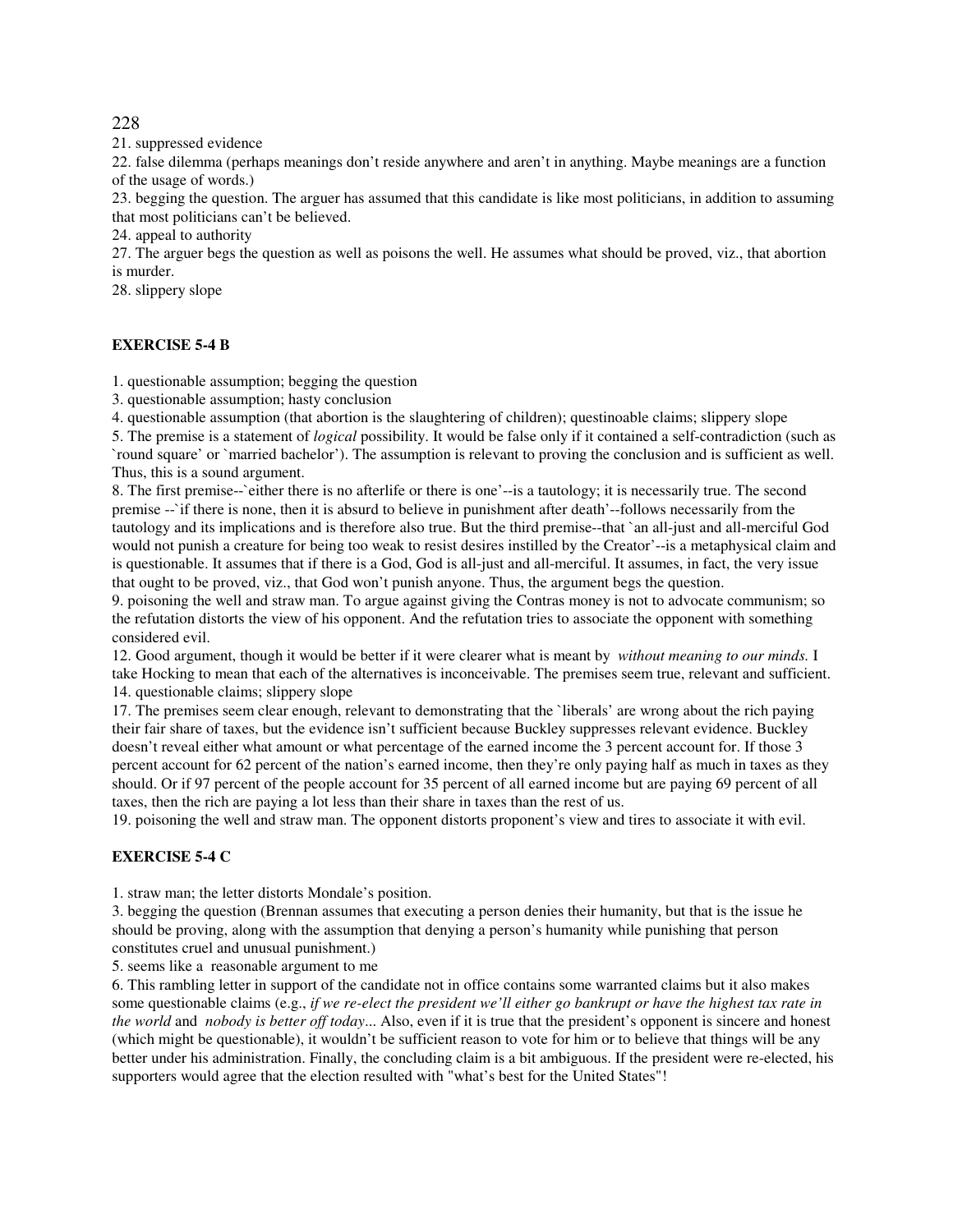8. The sponsors of this ad wrongly accuse the EPA of demanding an unreasonable procedure: measuring pollutants as they come out of a smoke stack. If they were measured on the ground, what would be measured? The ad seems to say that it is irrelevant what measurements are made at the top of the stack. I don't think so. What would be irrelevant would be to provide data about pollution at the bottom of the stack on the ground or on the ground in the next town over. The only way to know what the source of the pollution is would be to measure it at the source! Imagine trying to convince someone doing a smog check on your car to put the measuring device across the street instead of up your exhaust pipe!

10. This is about as good an argument as one should reasonably expect in a letter to the editor. Of course, the letter writer assumes the reader has some basic background knowledge--a reasonable assumption, since the reader of the letter is a newspaper reader.

12. questionable assumptions about what a newspaper is supposed to be doing; begs the question

15. loaded language, suppressed evidence, questionable claims, appeal to fear

## **EXERCISE 5-5**

| 1 true  | 7 false  | 13 true  | 18 true  | 23 true  | 28 true  |
|---------|----------|----------|----------|----------|----------|
| 2 true  | 8 true   | 14 false | 19 false | 24 true  | 29 false |
| 3 false | 9 true   | 15 false | 20 false | 25 true  | 30 true  |
| 4 false | 10 true  | 16 true  | 21 false | 26 false | 31 true  |
| 5 true  | 11 true  | 17 true  | 22 false | 27 true  |          |
| 6 false | 12 false |          |          |          |          |

# **CHAPTER SIX - EVALUATING EXTENDED ARGUMENTS**

#### **EXERCISE 6-1**

1. Unstated: "We don't make the car payment," and "We don't want to get kicked out into the streets."

2. Unstated: "The Reds came in second."

## **CHAPTER SEVEN - SAMPLING**

## **EXERCISE 7-1**

| 1. false  | 11. $true$ |
|-----------|------------|
| 2. true   | 12. $true$ |
| 3. false  | 13. false  |
| 4. false  | 14. true   |
| 5. false  | $15.$ true |
| 6. true   | $16.$ true |
| 7. false  | 17. false  |
| 8. true   | 18. true   |
| 9. false  | 19 true    |
| 10. false |            |

#### **EXERCISE 7-4**

1. Unrepresentative sample. The method used is not likely to give a good cross-section of the voting population.

5. Hasty generalization.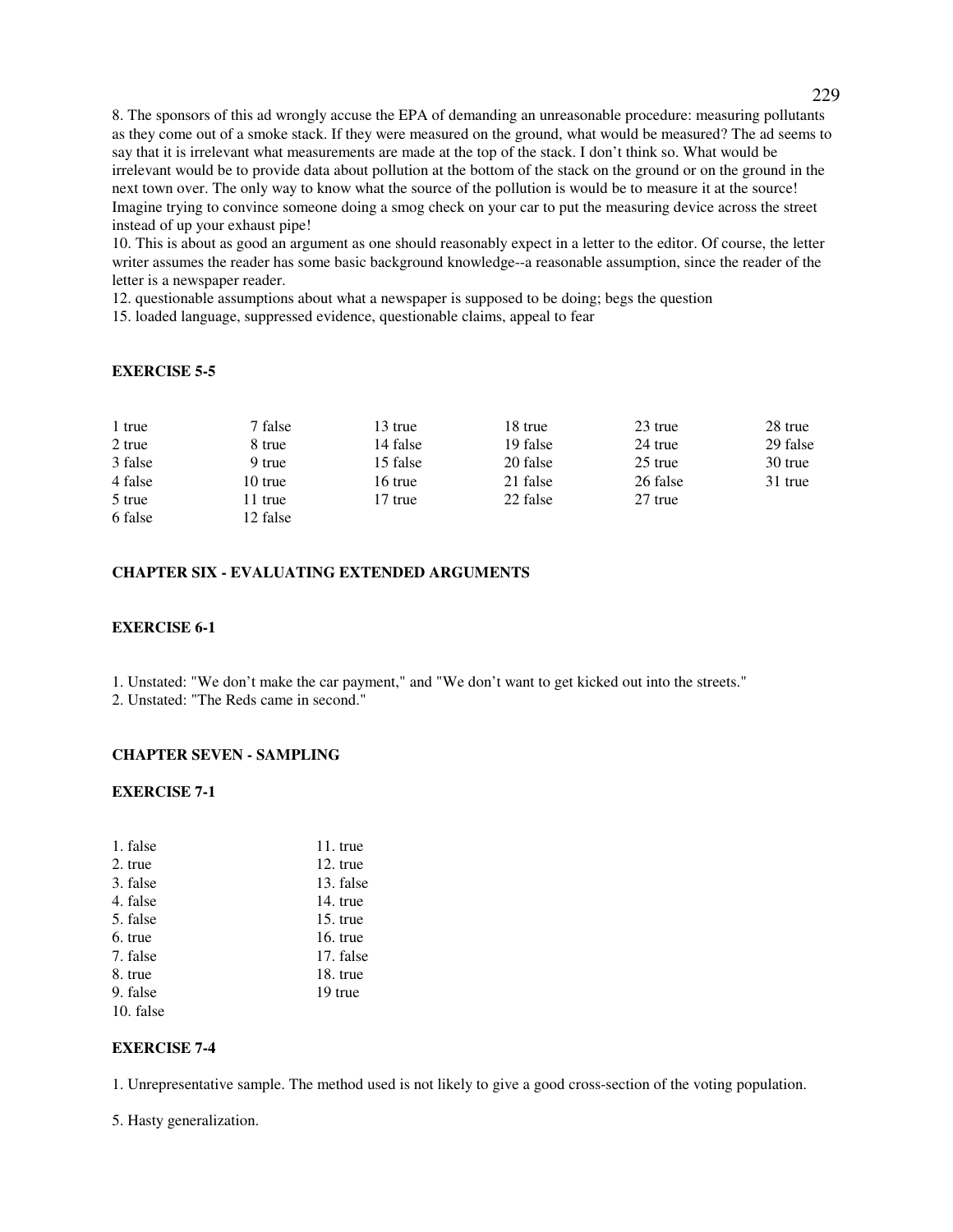#### **EXERCISE 7-8**

1. This argument is based on the assumption that there are countless planets, an assumption itself based on analogical reasoning. For, these countless planets have not been observed. But, given our knowledge of the origin and nature of our own solar system, it seems reasonable to assume that of the countless stars in the countless galaxies, there are countless planets, some about the age and size of earth and in relation to a star as we are to our sun. If this assumption is granted--and it seems reasonable to assume so, otherwise we would need to justify believing that our solar system's origin and nature is unique and not likely to be representative of the rest of the universe--then the conclusion is a sound one. Note the language used to express the degree of probability of the conclusion: "there may very likely exist...." The language is appropriate for the evidence.

10. The lawyer ignores a relevant and highly significant difference between the two kinds of testing. The one is to prevent epidemics of contagious diseases; the other is to catch criminals and punish them. Thus, the fact that tuberculin testing is justifiable in no way implies that drug testing is justifiable. The defense of drug testing will have to come from other grounds. The argument is based on an irrelevant comparison.

- 13. This is a false analogy..
- 17. This is a false analogy.
- 22. This is a false analogy.
- 23. This is a good analogical argument. 4

24. These kinds of analogies often have a further point. In this case the author is trying to persuade us that Walker "has given aid and comfort to those seeking to dismantle the greatness of art by turning it into a particularly pernicious branch of advertising, the better to control it through the politics of the marketplace." I think what Link is trying to say is that art should not be seen as propaganda, as a set of commercials for ideas. He doesn't think art or society is served very well if every work of art is reduced to an offensive idea in the eyes of its interpreters. It is a dangeraous practice to interpret every work of art as a "message" about every topic it touches, or can be stretched to touch, by an imaginative interpreter. Every work of art becomes just more grist for the mill for the perpetually offended. The Venus de Milo offends one feminist for its glorification of the mutilation of women; the Mona Lisa offends the cross-dresser who feels the artist is portraying in a demeaning way a man dressed as a woman; the whole Sistine chapel--nay, most of Italy--becomes an offensive commercial for religious fantacies and the evil which has come of them (according to some non-Christians); etc.

Finally, Link has one further point: Walker has no right being indignant at those who interpret her art using the same reductionist method of interpretation she used regarding the award she was given. I don't think he is calling Walker a hypocrite. I think he is suggesting she rethink her views on art and propaganda. He also, of course, takes it for granted that art shouln't be propaganda.The state of California thinks differently. It not only lifted Walker's story from its test, it lifted another story which had a vegetarian character in it. The state's reason: it was lifted on the grounds that it might upset some meat eaters!

Link's comparison of Walker's reaction to the statuette to the Christian conservatives' reaction to her short story is relevant and a sound one. Good analogy.

#### **CHAPTER EIGHT - CAUSAL REASONING**

#### **EXERCISE 8-5**

| 1 true  | 6 false       | 11 false | 16 false | 21 false |
|---------|---------------|----------|----------|----------|
| 2 true  | $\sigma$ true | 12 true  | 17 false | 22 false |
| 3 false | 8 true        | 13 false | 18 false | 23 false |
| 4 false | 9 true        | 14 true  | 19 true  | 24 true  |
| 5 true  | 10 true       | 15 false | 20 true  | 25 true  |
|         |               |          |          | 26 false |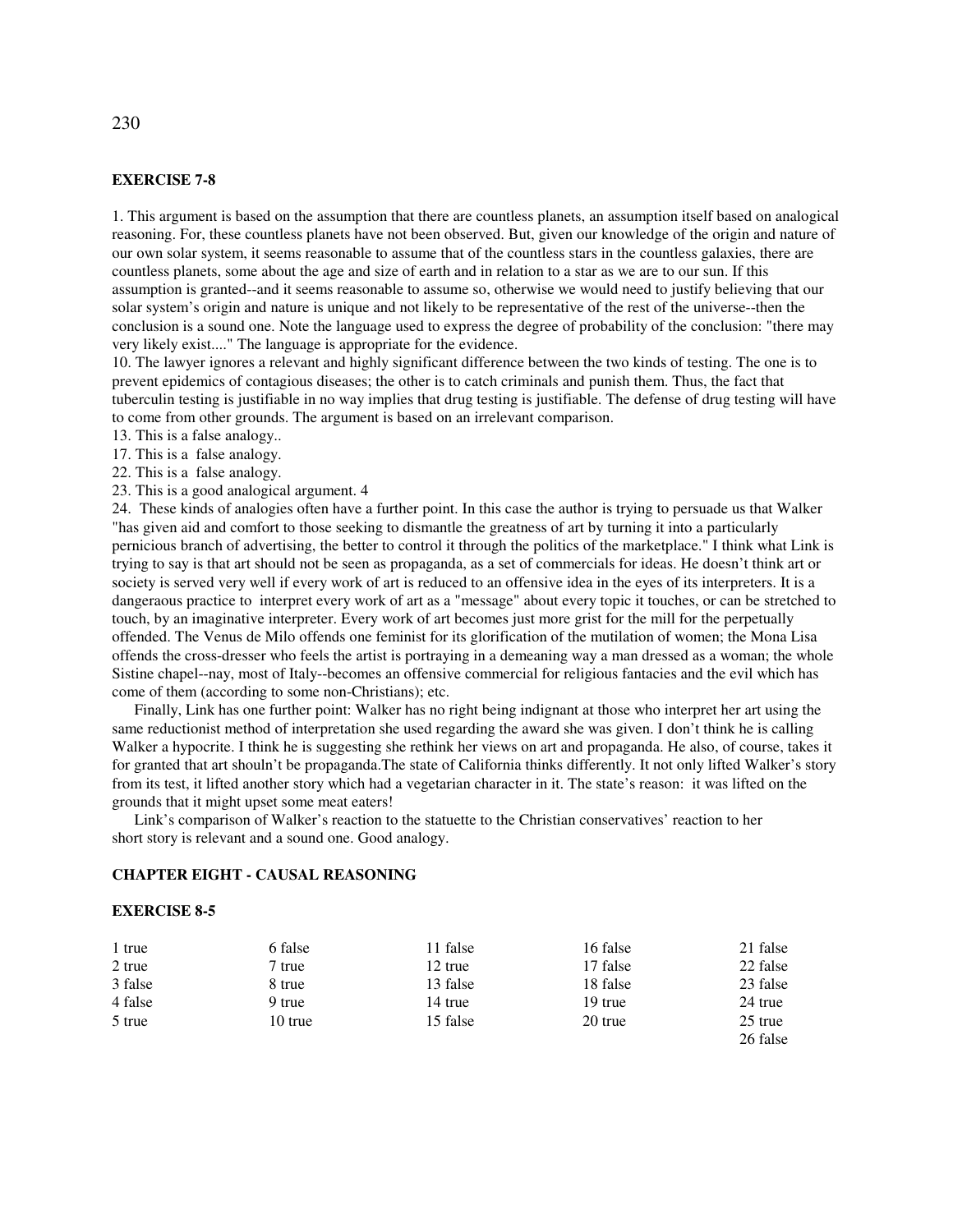## **EXERCISE 8-3**

1.1. This is a weaker conclusion than the original one. The argument is therefore strengthened. (Generally speaking, the weaker the conclusion, the less evidence needed to support it; and the stronger the conclusion, the more evidence needed to support it.)

1.2. This would eliminate being able to control for relevant causal factors. It would weaken the argument.

1.3. The control group and experimental group must be alike in all relevant respects except for the factor being tested. This would weaken the argument.

1.4. The increase in the number of cases showing the effect would increase the strength of the argument.

1.5. The increase in the number of rats would strengthen the argument, providing the percentages of rats showing the tumors remained the same. However, using ten times as many rats will not strengthen the argument ten times!

1.6. This is a weaker conclusion than the original; it strengthens the argument.

1.7. This introduces a loss in control over potential factors being introduced which might be causing the difference in effects. It weakens the argument.

1.8. Same as 1.7. Perhaps the x-rays are a significant causal factor in the development of the tumors.

1.9. If you did not know this, it would increase the number of significant similarities between humans and laboratory animals from your point of view and would thus strengthen the argument.

1.10. This conclusion actually is two conclusions. One is that saccharin may increase the risk of bladder cancer for the offspring of women who use it during pregnancy. That conclusion may appear to be weaker than the original one, but it is actually stronger, since the original study involved offspring who were fed a saccharin diet--a very unlikely parallel for humans. The other conclusion is that pregnant women should be given a warning that using saccharin during pregnancy "may increase the risk that their child will develop bladder cancer." Whether this warning is warranted or not is debatable.

# **EXERCISE 8-4**

1. Post hoc fallacy. Because of the difficulty in controlling for potential causal factors, a prospective study on large numbers of people with different degrees of acne might be best.

6. False cause. Correlation does not prove causality. It probably would be more sensible to produce a counterargument than to do a scientific study to determine whether or not there is a causal connection between food additives and violent crime. Also, `food additives' covers a wide variety of substances.

10. In testing the claim *cowpox causes an immunity to smallpox* by inoculating human beings is unimaginable today. A controlled experiment would have meant inoculating with smallpox another group of humans who had *not* been infected with cowpox. Since the test is for *immunity*, both the experimental and control groups get inoculated. The experimental group is infected with smallpox; the control group is not. Such an experiment would probably have led to the deaths of most, if not all, of those in the control group. A prospective study would have gathered a large random sample, divided the sample into two groups: one which had been infected with cowpox and one which had not. Over time, the incidence of smallpox should be significantly greater in the group not infected with cowpox, if it is true that *cowpox causes an immunity to smallpox.* Apparently, Jenner was reasoning by a retrospective analysis. A number of people don't die of smallpox but they are just as exposed to it as those who do die. Comparing those who show this effect with others like them who don't show the effect, it was common knowledge that dairymaids were all in the first group. Being a dairymaid exposes one to cowpox. So, Jenner reasoned it was the cowpox which was the causal factor in the dairymaid's not getting smallpox.

16. Why Dr. James did not study nervous drivers rather than string players is beyond me. Why introduce an analogy when you don't have to? The differences between playing a string instrument on stage and driving a car during a driving test would seem to outweigh any similarities they might have. Thus, even if the oxyprenolol helped the string players, it would be a stretch to conclude that it would help nervous drivers pass their driving test.

I must confess that I did not find the outcome very striking. For one thing, we are not told what the mean improvement for the control group was, so we do not know whether a 5 percent improvement is significant. Furthermore, since the samples were small, the one player with a 73 percent improvement and those with 30 percent